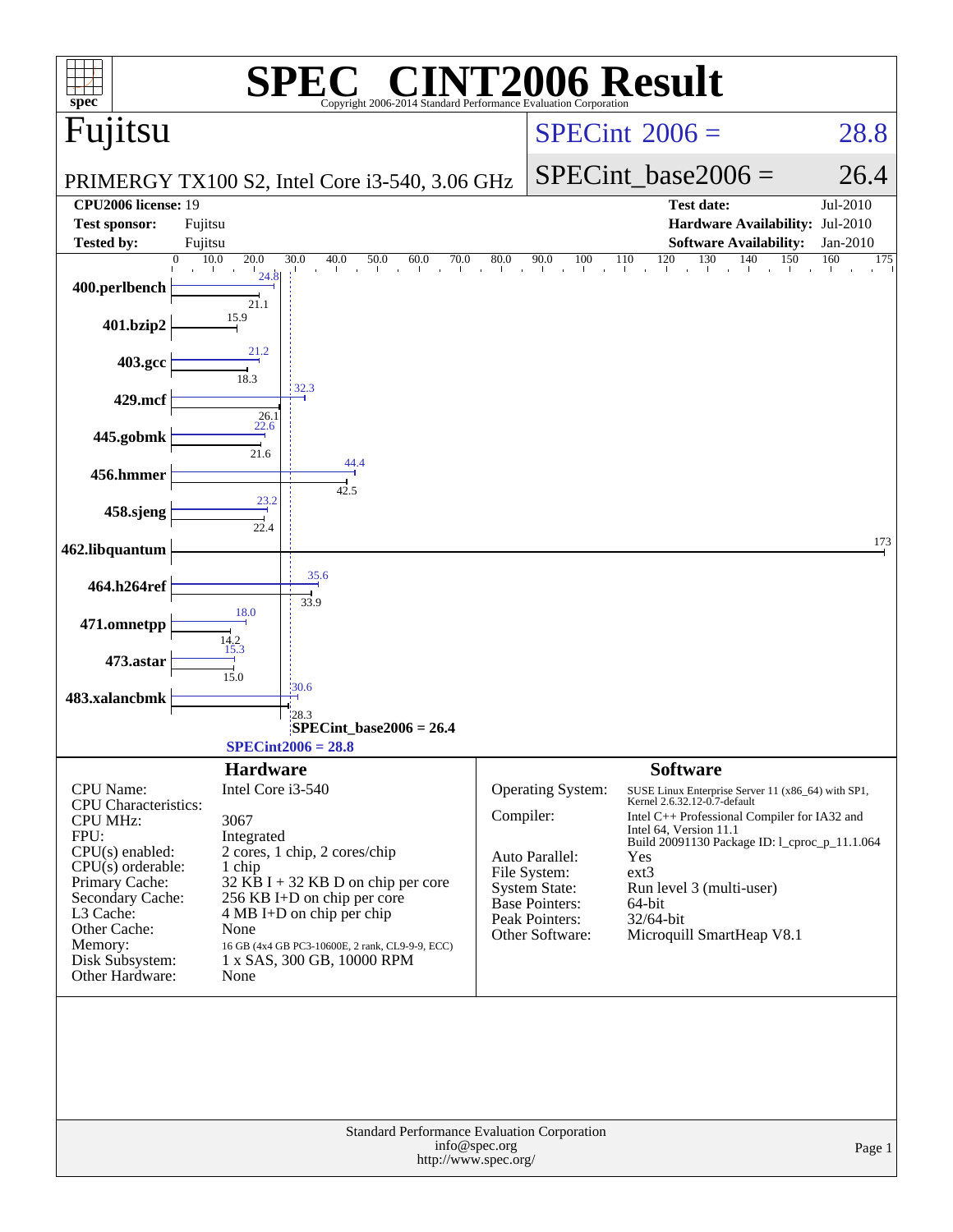

# **[SPEC CINT2006 Result](http://www.spec.org/auto/cpu2006/Docs/result-fields.html#SPECCINT2006Result)**

# Fujitsu

### $SPECint2006 = 28.8$  $SPECint2006 = 28.8$

PRIMERGY TX100 S2, Intel Core i3-540, 3.06 GHz

**[CPU2006 license:](http://www.spec.org/auto/cpu2006/Docs/result-fields.html#CPU2006license)** 19 **[Test date:](http://www.spec.org/auto/cpu2006/Docs/result-fields.html#Testdate)** Jul-2010

SPECint base2006 =  $26.4$ 

**[Test sponsor:](http://www.spec.org/auto/cpu2006/Docs/result-fields.html#Testsponsor)** Fujitsu **[Hardware Availability:](http://www.spec.org/auto/cpu2006/Docs/result-fields.html#HardwareAvailability)** Jul-2010 **[Tested by:](http://www.spec.org/auto/cpu2006/Docs/result-fields.html#Testedby)** Fujitsu **[Software Availability:](http://www.spec.org/auto/cpu2006/Docs/result-fields.html#SoftwareAvailability)** Jan-2010

### **[Results Table](http://www.spec.org/auto/cpu2006/Docs/result-fields.html#ResultsTable)**

|                   |                                        |                | <b>Base</b>    |       |                |       |                |              | <b>Peak</b>    |              |                |              |
|-------------------|----------------------------------------|----------------|----------------|-------|----------------|-------|----------------|--------------|----------------|--------------|----------------|--------------|
| <b>Benchmark</b>  | <b>Seconds</b>                         | <b>Ratio</b>   | <b>Seconds</b> | Ratio | <b>Seconds</b> | Ratio | <b>Seconds</b> | <b>Ratio</b> | <b>Seconds</b> | <b>Ratio</b> | <b>Seconds</b> | <b>Ratio</b> |
| $ 400$ .perlbench | 462                                    | 21.1           | 462            | 21.2  | 463            | 21.1  | 394            | 24.8         | 394            | 24.8         | 395            | 24.8         |
| 401.bzip2         | 606                                    | 15.9           | 608            | 15.9  | 609            | 15.9  | 606            | 15.9         | 608            | 15.9         | 609            | 15.9         |
| $403.\text{gcc}$  | 438                                    | 18.4           | 439            | 18.3  | 441            | 18.3  | 380            | 21.2         | 379            | 21.2         | <b>380</b>     | 21.2         |
| $429$ .mcf        | 348                                    | 26.2           | 349            | 26.1  | 350            | 26.1  | 282            | 32.3         | 284            | 32.1         | 283            | 32.3         |
| $445$ .gobmk      | 485                                    | 21.6           | 485            | 21.6  | 485            | 21.6  | 465            | 22.6         | 465            | 22.6         | 465            | 22.6         |
| $ 456$ .hmmer     | 221                                    | 42.3           | 219            | 42.5  | 219            | 42.5  | 210            | 44.4         | 210            | 44.5         | 210            | 44.4         |
| $458$ .sjeng      | 541                                    | 22.3           | 541            | 22.4  | 541            | 22.4  | 521            | 23.2         | 521            | 23.2         | 521            | 23.2         |
| 462.libquantum    | <b>120</b>                             | 173            | 120            | 173   | 120            | 173   | <u>120</u>     | 173          | 120            | 173          | 120            | 173          |
| 464.h264ref       | 652                                    | 33.9           | 653            | 33.9  | 653            | 33.9  | 622            | 35.6         | 622            | 35.6         | 622            | 35.6         |
| 471.omnetpp       | 439                                    | 14.2           | 439            | 14.2  | 441            | 14.2  | 347            | <b>18.0</b>  | 347            | 18.0         | 347            | 18.0         |
| $473.$ astar      | 467                                    | 15.0           | 467            | 15.0  | 467            | 15.0  | 460            | 15.3         | 459            | 15.3         | 459            | 15.3         |
| 483.xalancbmk     | 244                                    | 28.3           | 244            | 28.3  | 245            | 28.1  | 225            | <b>30.6</b>  | 225            | 30.7         | 225            | 30.6         |
|                   | $\mathbf{D}$ $\mathbf{D}$ $\mathbf{D}$ | $\overline{1}$ |                | $-11$ |                | D.11  |                |              |                |              |                |              |

Results appear in the [order in which they were run.](http://www.spec.org/auto/cpu2006/Docs/result-fields.html#RunOrder) Bold underlined text [indicates a median measurement.](http://www.spec.org/auto/cpu2006/Docs/result-fields.html#Median)

### **[Operating System Notes](http://www.spec.org/auto/cpu2006/Docs/result-fields.html#OperatingSystemNotes)**

'ulimit -s unlimited' was used to set the stacksize to unlimited prior to run

### **[Platform Notes](http://www.spec.org/auto/cpu2006/Docs/result-fields.html#PlatformNotes)**

 BIOS configuration: Intel HT Technology = Disable

### **[General Notes](http://www.spec.org/auto/cpu2006/Docs/result-fields.html#GeneralNotes)**

 OMP\_NUM\_THREADS set to number of cores KMP\_AFFINITY set to granularity=fine,scatter For information about Fujitsu please visit: <http://www.fujitsu.com> Binaries were compiled on SLES 10 with Binutils 2.18.50.0.7.20080502

### **[Base Compiler Invocation](http://www.spec.org/auto/cpu2006/Docs/result-fields.html#BaseCompilerInvocation)**

[C benchmarks](http://www.spec.org/auto/cpu2006/Docs/result-fields.html#Cbenchmarks): [icc -m64](http://www.spec.org/cpu2006/results/res2010q3/cpu2006-20100812-12853.flags.html#user_CCbase_intel_icc_64bit_f346026e86af2a669e726fe758c88044)

[C++ benchmarks:](http://www.spec.org/auto/cpu2006/Docs/result-fields.html#CXXbenchmarks) [icpc -m64](http://www.spec.org/cpu2006/results/res2010q3/cpu2006-20100812-12853.flags.html#user_CXXbase_intel_icpc_64bit_fc66a5337ce925472a5c54ad6a0de310)

> Standard Performance Evaluation Corporation [info@spec.org](mailto:info@spec.org) <http://www.spec.org/>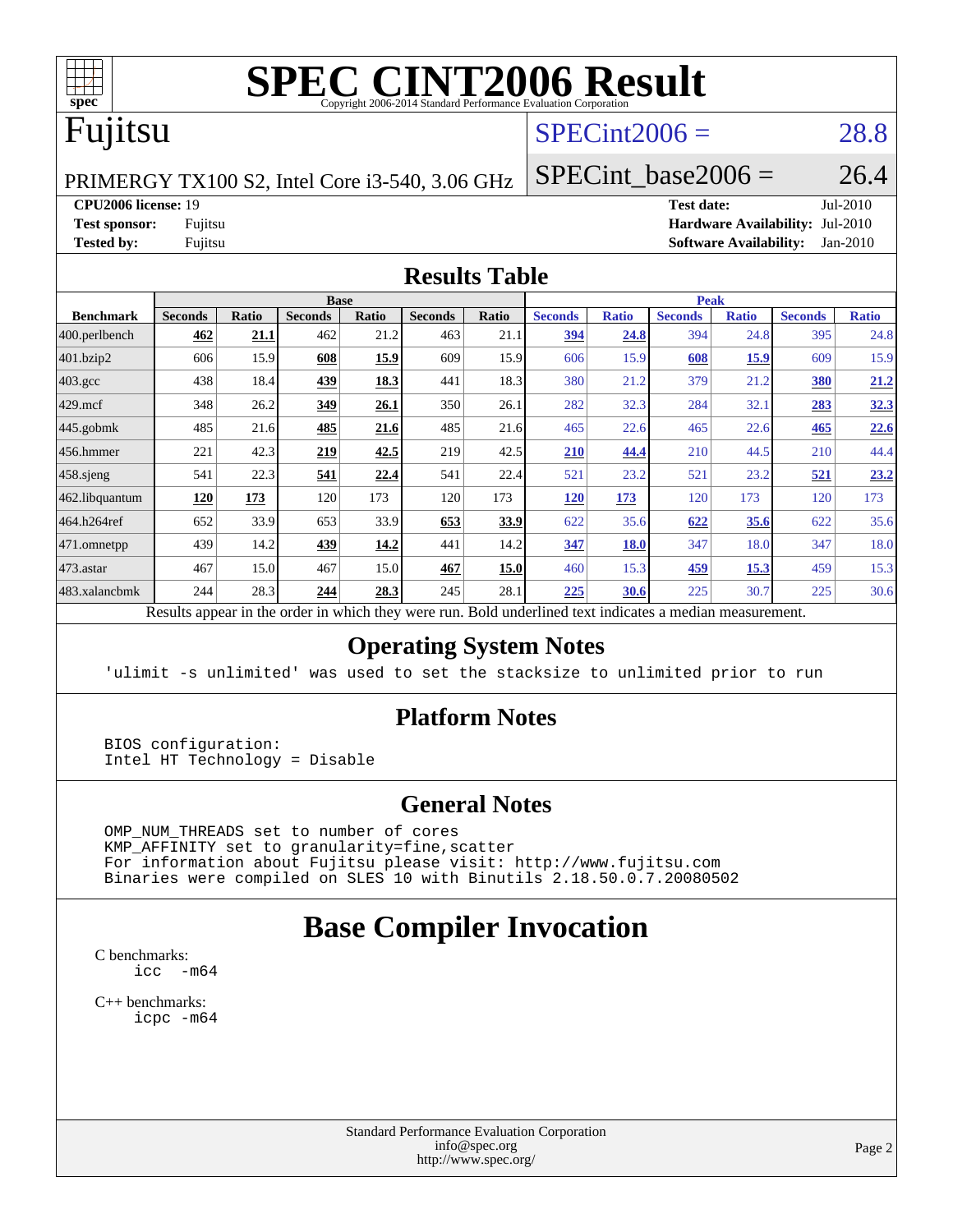

# **[SPEC CINT2006 Result](http://www.spec.org/auto/cpu2006/Docs/result-fields.html#SPECCINT2006Result)**

# Fujitsu

 $SPECint2006 = 28.8$  $SPECint2006 = 28.8$ 

PRIMERGY TX100 S2, Intel Core i3-540, 3.06 GHz

SPECint base2006 =  $26.4$ 

**[CPU2006 license:](http://www.spec.org/auto/cpu2006/Docs/result-fields.html#CPU2006license)** 19 **[Test date:](http://www.spec.org/auto/cpu2006/Docs/result-fields.html#Testdate)** Jul-2010 **[Test sponsor:](http://www.spec.org/auto/cpu2006/Docs/result-fields.html#Testsponsor)** Fujitsu **[Hardware Availability:](http://www.spec.org/auto/cpu2006/Docs/result-fields.html#HardwareAvailability)** Jul-2010 **[Tested by:](http://www.spec.org/auto/cpu2006/Docs/result-fields.html#Testedby)** Fujitsu **[Software Availability:](http://www.spec.org/auto/cpu2006/Docs/result-fields.html#SoftwareAvailability)** Jan-2010

### **[Base Portability Flags](http://www.spec.org/auto/cpu2006/Docs/result-fields.html#BasePortabilityFlags)**

 400.perlbench: [-DSPEC\\_CPU\\_LP64](http://www.spec.org/cpu2006/results/res2010q3/cpu2006-20100812-12853.flags.html#b400.perlbench_basePORTABILITY_DSPEC_CPU_LP64) [-DSPEC\\_CPU\\_LINUX\\_X64](http://www.spec.org/cpu2006/results/res2010q3/cpu2006-20100812-12853.flags.html#b400.perlbench_baseCPORTABILITY_DSPEC_CPU_LINUX_X64) 401.bzip2: [-DSPEC\\_CPU\\_LP64](http://www.spec.org/cpu2006/results/res2010q3/cpu2006-20100812-12853.flags.html#suite_basePORTABILITY401_bzip2_DSPEC_CPU_LP64) 403.gcc: [-DSPEC\\_CPU\\_LP64](http://www.spec.org/cpu2006/results/res2010q3/cpu2006-20100812-12853.flags.html#suite_basePORTABILITY403_gcc_DSPEC_CPU_LP64) 429.mcf: [-DSPEC\\_CPU\\_LP64](http://www.spec.org/cpu2006/results/res2010q3/cpu2006-20100812-12853.flags.html#suite_basePORTABILITY429_mcf_DSPEC_CPU_LP64) 445.gobmk: [-DSPEC\\_CPU\\_LP64](http://www.spec.org/cpu2006/results/res2010q3/cpu2006-20100812-12853.flags.html#suite_basePORTABILITY445_gobmk_DSPEC_CPU_LP64) 456.hmmer: [-DSPEC\\_CPU\\_LP64](http://www.spec.org/cpu2006/results/res2010q3/cpu2006-20100812-12853.flags.html#suite_basePORTABILITY456_hmmer_DSPEC_CPU_LP64) 458.sjeng: [-DSPEC\\_CPU\\_LP64](http://www.spec.org/cpu2006/results/res2010q3/cpu2006-20100812-12853.flags.html#suite_basePORTABILITY458_sjeng_DSPEC_CPU_LP64) 462.libquantum: [-DSPEC\\_CPU\\_LP64](http://www.spec.org/cpu2006/results/res2010q3/cpu2006-20100812-12853.flags.html#suite_basePORTABILITY462_libquantum_DSPEC_CPU_LP64) [-DSPEC\\_CPU\\_LINUX](http://www.spec.org/cpu2006/results/res2010q3/cpu2006-20100812-12853.flags.html#b462.libquantum_baseCPORTABILITY_DSPEC_CPU_LINUX) 464.h264ref: [-DSPEC\\_CPU\\_LP64](http://www.spec.org/cpu2006/results/res2010q3/cpu2006-20100812-12853.flags.html#suite_basePORTABILITY464_h264ref_DSPEC_CPU_LP64) 471.omnetpp: [-DSPEC\\_CPU\\_LP64](http://www.spec.org/cpu2006/results/res2010q3/cpu2006-20100812-12853.flags.html#suite_basePORTABILITY471_omnetpp_DSPEC_CPU_LP64) 473.astar: [-DSPEC\\_CPU\\_LP64](http://www.spec.org/cpu2006/results/res2010q3/cpu2006-20100812-12853.flags.html#suite_basePORTABILITY473_astar_DSPEC_CPU_LP64) 483.xalancbmk: [-DSPEC\\_CPU\\_LP64](http://www.spec.org/cpu2006/results/res2010q3/cpu2006-20100812-12853.flags.html#suite_basePORTABILITY483_xalancbmk_DSPEC_CPU_LP64) [-DSPEC\\_CPU\\_LINUX](http://www.spec.org/cpu2006/results/res2010q3/cpu2006-20100812-12853.flags.html#b483.xalancbmk_baseCXXPORTABILITY_DSPEC_CPU_LINUX)

### **[Base Optimization Flags](http://www.spec.org/auto/cpu2006/Docs/result-fields.html#BaseOptimizationFlags)**

[C benchmarks](http://www.spec.org/auto/cpu2006/Docs/result-fields.html#Cbenchmarks):

[-xSSE4.2](http://www.spec.org/cpu2006/results/res2010q3/cpu2006-20100812-12853.flags.html#user_CCbase_f-xSSE42_f91528193cf0b216347adb8b939d4107) [-ipo](http://www.spec.org/cpu2006/results/res2010q3/cpu2006-20100812-12853.flags.html#user_CCbase_f-ipo) [-O3](http://www.spec.org/cpu2006/results/res2010q3/cpu2006-20100812-12853.flags.html#user_CCbase_f-O3) [-no-prec-div](http://www.spec.org/cpu2006/results/res2010q3/cpu2006-20100812-12853.flags.html#user_CCbase_f-no-prec-div) [-static](http://www.spec.org/cpu2006/results/res2010q3/cpu2006-20100812-12853.flags.html#user_CCbase_f-static) [-parallel](http://www.spec.org/cpu2006/results/res2010q3/cpu2006-20100812-12853.flags.html#user_CCbase_f-parallel) [-opt-prefetch](http://www.spec.org/cpu2006/results/res2010q3/cpu2006-20100812-12853.flags.html#user_CCbase_f-opt-prefetch)

[C++ benchmarks:](http://www.spec.org/auto/cpu2006/Docs/result-fields.html#CXXbenchmarks)

[-xSSE4.2](http://www.spec.org/cpu2006/results/res2010q3/cpu2006-20100812-12853.flags.html#user_CXXbase_f-xSSE42_f91528193cf0b216347adb8b939d4107) [-ipo](http://www.spec.org/cpu2006/results/res2010q3/cpu2006-20100812-12853.flags.html#user_CXXbase_f-ipo) [-O3](http://www.spec.org/cpu2006/results/res2010q3/cpu2006-20100812-12853.flags.html#user_CXXbase_f-O3) [-no-prec-div](http://www.spec.org/cpu2006/results/res2010q3/cpu2006-20100812-12853.flags.html#user_CXXbase_f-no-prec-div) [-opt-prefetch](http://www.spec.org/cpu2006/results/res2010q3/cpu2006-20100812-12853.flags.html#user_CXXbase_f-opt-prefetch) [-Wl,-z,muldefs](http://www.spec.org/cpu2006/results/res2010q3/cpu2006-20100812-12853.flags.html#user_CXXbase_link_force_multiple1_74079c344b956b9658436fd1b6dd3a8a) [-L/home/cmplr/usr3/alrahate/cpu2006.1.1.ic11.1/libic11.1-64bit -lsmartheap64](http://www.spec.org/cpu2006/results/res2010q3/cpu2006-20100812-12853.flags.html#user_CXXbase_SmartHeap64_e2306cda84805d1ab360117a79ff779c)

### **[Base Other Flags](http://www.spec.org/auto/cpu2006/Docs/result-fields.html#BaseOtherFlags)**

[C benchmarks](http://www.spec.org/auto/cpu2006/Docs/result-fields.html#Cbenchmarks):

403.gcc: [-Dalloca=\\_alloca](http://www.spec.org/cpu2006/results/res2010q3/cpu2006-20100812-12853.flags.html#b403.gcc_baseEXTRA_CFLAGS_Dalloca_be3056838c12de2578596ca5467af7f3)

## **[Peak Compiler Invocation](http://www.spec.org/auto/cpu2006/Docs/result-fields.html#PeakCompilerInvocation)**

[C benchmarks \(except as noted below\)](http://www.spec.org/auto/cpu2006/Docs/result-fields.html#Cbenchmarksexceptasnotedbelow):

icc  $-m64$ 

400.perlbench: [icc -m32](http://www.spec.org/cpu2006/results/res2010q3/cpu2006-20100812-12853.flags.html#user_peakCCLD400_perlbench_intel_icc_32bit_a6a621f8d50482236b970c6ac5f55f93)

429.mcf: [icc -m32](http://www.spec.org/cpu2006/results/res2010q3/cpu2006-20100812-12853.flags.html#user_peakCCLD429_mcf_intel_icc_32bit_a6a621f8d50482236b970c6ac5f55f93)

445.gobmk: [icc -m32](http://www.spec.org/cpu2006/results/res2010q3/cpu2006-20100812-12853.flags.html#user_peakCCLD445_gobmk_intel_icc_32bit_a6a621f8d50482236b970c6ac5f55f93)

464.h264ref: [icc -m32](http://www.spec.org/cpu2006/results/res2010q3/cpu2006-20100812-12853.flags.html#user_peakCCLD464_h264ref_intel_icc_32bit_a6a621f8d50482236b970c6ac5f55f93)

[C++ benchmarks \(except as noted below\):](http://www.spec.org/auto/cpu2006/Docs/result-fields.html#CXXbenchmarksexceptasnotedbelow) [icpc -m32](http://www.spec.org/cpu2006/results/res2010q3/cpu2006-20100812-12853.flags.html#user_CXXpeak_intel_icpc_32bit_4e5a5ef1a53fd332b3c49e69c3330699)

Continued on next page

Standard Performance Evaluation Corporation [info@spec.org](mailto:info@spec.org) <http://www.spec.org/>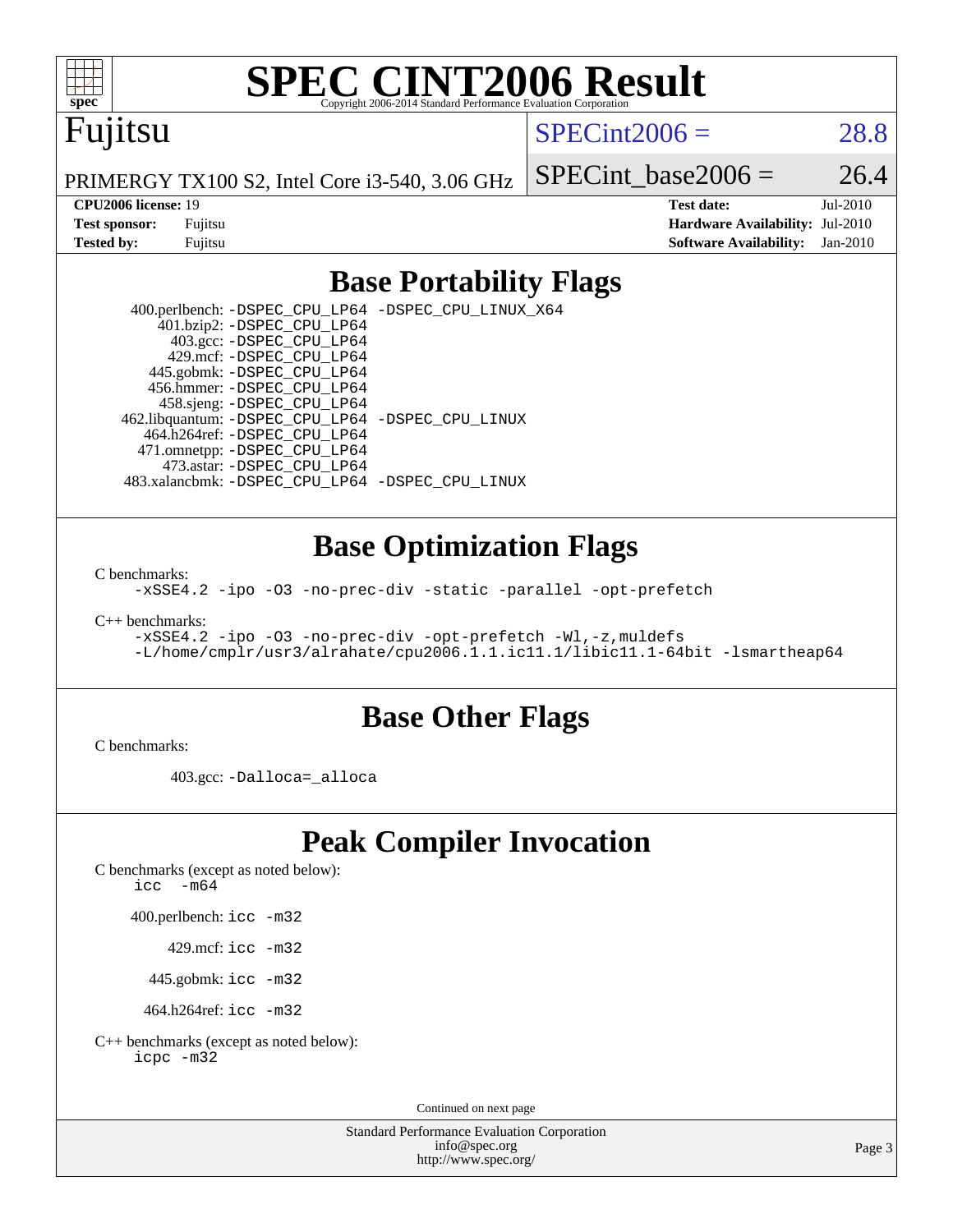

# **[SPEC CINT2006 Result](http://www.spec.org/auto/cpu2006/Docs/result-fields.html#SPECCINT2006Result)**

 $SPECint2006 = 28.8$  $SPECint2006 = 28.8$ 

PRIMERGY TX100 S2, Intel Core i3-540, 3.06 GHz

Fujitsu

**[Tested by:](http://www.spec.org/auto/cpu2006/Docs/result-fields.html#Testedby)** Fujitsu **[Software Availability:](http://www.spec.org/auto/cpu2006/Docs/result-fields.html#SoftwareAvailability)** Jan-2010

**[CPU2006 license:](http://www.spec.org/auto/cpu2006/Docs/result-fields.html#CPU2006license)** 19 **[Test date:](http://www.spec.org/auto/cpu2006/Docs/result-fields.html#Testdate)** Jul-2010 **[Test sponsor:](http://www.spec.org/auto/cpu2006/Docs/result-fields.html#Testsponsor)** Fujitsu **[Hardware Availability:](http://www.spec.org/auto/cpu2006/Docs/result-fields.html#HardwareAvailability)** Jul-2010

SPECint base2006 =  $26.4$ 

## **[Peak Compiler Invocation \(Continued\)](http://www.spec.org/auto/cpu2006/Docs/result-fields.html#PeakCompilerInvocation)**

473.astar: [icpc -m64](http://www.spec.org/cpu2006/results/res2010q3/cpu2006-20100812-12853.flags.html#user_peakCXXLD473_astar_intel_icpc_64bit_fc66a5337ce925472a5c54ad6a0de310)

### **[Peak Portability Flags](http://www.spec.org/auto/cpu2006/Docs/result-fields.html#PeakPortabilityFlags)**

400.perlbench: [-DSPEC\\_CPU\\_LINUX\\_IA32](http://www.spec.org/cpu2006/results/res2010q3/cpu2006-20100812-12853.flags.html#b400.perlbench_peakCPORTABILITY_DSPEC_CPU_LINUX_IA32)

 401.bzip2: [-DSPEC\\_CPU\\_LP64](http://www.spec.org/cpu2006/results/res2010q3/cpu2006-20100812-12853.flags.html#suite_peakPORTABILITY401_bzip2_DSPEC_CPU_LP64) 403.gcc: [-DSPEC\\_CPU\\_LP64](http://www.spec.org/cpu2006/results/res2010q3/cpu2006-20100812-12853.flags.html#suite_peakPORTABILITY403_gcc_DSPEC_CPU_LP64) 456.hmmer: [-DSPEC\\_CPU\\_LP64](http://www.spec.org/cpu2006/results/res2010q3/cpu2006-20100812-12853.flags.html#suite_peakPORTABILITY456_hmmer_DSPEC_CPU_LP64) 458.sjeng: [-DSPEC\\_CPU\\_LP64](http://www.spec.org/cpu2006/results/res2010q3/cpu2006-20100812-12853.flags.html#suite_peakPORTABILITY458_sjeng_DSPEC_CPU_LP64) 462.libquantum: [-DSPEC\\_CPU\\_LP64](http://www.spec.org/cpu2006/results/res2010q3/cpu2006-20100812-12853.flags.html#suite_peakPORTABILITY462_libquantum_DSPEC_CPU_LP64) [-DSPEC\\_CPU\\_LINUX](http://www.spec.org/cpu2006/results/res2010q3/cpu2006-20100812-12853.flags.html#b462.libquantum_peakCPORTABILITY_DSPEC_CPU_LINUX) 473.astar: [-DSPEC\\_CPU\\_LP64](http://www.spec.org/cpu2006/results/res2010q3/cpu2006-20100812-12853.flags.html#suite_peakPORTABILITY473_astar_DSPEC_CPU_LP64) 483.xalancbmk: [-DSPEC\\_CPU\\_LINUX](http://www.spec.org/cpu2006/results/res2010q3/cpu2006-20100812-12853.flags.html#b483.xalancbmk_peakCXXPORTABILITY_DSPEC_CPU_LINUX)

## **[Peak Optimization Flags](http://www.spec.org/auto/cpu2006/Docs/result-fields.html#PeakOptimizationFlags)**

[C benchmarks](http://www.spec.org/auto/cpu2006/Docs/result-fields.html#Cbenchmarks):

 400.perlbench: [-xSSE4.2](http://www.spec.org/cpu2006/results/res2010q3/cpu2006-20100812-12853.flags.html#user_peakPASS2_CFLAGSPASS2_LDCFLAGS400_perlbench_f-xSSE42_f91528193cf0b216347adb8b939d4107)(pass 2) [-prof-gen](http://www.spec.org/cpu2006/results/res2010q3/cpu2006-20100812-12853.flags.html#user_peakPASS1_CFLAGSPASS1_LDCFLAGS400_perlbench_prof_gen_e43856698f6ca7b7e442dfd80e94a8fc)(pass 1) [-ipo](http://www.spec.org/cpu2006/results/res2010q3/cpu2006-20100812-12853.flags.html#user_peakPASS2_CFLAGSPASS2_LDCFLAGS400_perlbench_f-ipo)(pass 2) [-O3](http://www.spec.org/cpu2006/results/res2010q3/cpu2006-20100812-12853.flags.html#user_peakPASS2_CFLAGSPASS2_LDCFLAGS400_perlbench_f-O3)(pass 2) [-no-prec-div](http://www.spec.org/cpu2006/results/res2010q3/cpu2006-20100812-12853.flags.html#user_peakPASS2_CFLAGSPASS2_LDCFLAGS400_perlbench_f-no-prec-div)(pass 2) [-static](http://www.spec.org/cpu2006/results/res2010q3/cpu2006-20100812-12853.flags.html#user_peakPASS2_CFLAGSPASS2_LDCFLAGS400_perlbench_f-static)(pass 2) [-prof-use](http://www.spec.org/cpu2006/results/res2010q3/cpu2006-20100812-12853.flags.html#user_peakPASS2_CFLAGSPASS2_LDCFLAGS400_perlbench_prof_use_bccf7792157ff70d64e32fe3e1250b55)(pass 2) [-ansi-alias](http://www.spec.org/cpu2006/results/res2010q3/cpu2006-20100812-12853.flags.html#user_peakCOPTIMIZE400_perlbench_f-ansi-alias) [-opt-prefetch](http://www.spec.org/cpu2006/results/res2010q3/cpu2006-20100812-12853.flags.html#user_peakCOPTIMIZE400_perlbench_f-opt-prefetch) 401.bzip2: basepeak = yes 403.gcc: [-xSSE4.2](http://www.spec.org/cpu2006/results/res2010q3/cpu2006-20100812-12853.flags.html#user_peakCOPTIMIZE403_gcc_f-xSSE42_f91528193cf0b216347adb8b939d4107) [-ipo](http://www.spec.org/cpu2006/results/res2010q3/cpu2006-20100812-12853.flags.html#user_peakCOPTIMIZE403_gcc_f-ipo) [-O3](http://www.spec.org/cpu2006/results/res2010q3/cpu2006-20100812-12853.flags.html#user_peakCOPTIMIZE403_gcc_f-O3) [-no-prec-div](http://www.spec.org/cpu2006/results/res2010q3/cpu2006-20100812-12853.flags.html#user_peakCOPTIMIZE403_gcc_f-no-prec-div) [-static](http://www.spec.org/cpu2006/results/res2010q3/cpu2006-20100812-12853.flags.html#user_peakCOPTIMIZE403_gcc_f-static) [-inline-calloc](http://www.spec.org/cpu2006/results/res2010q3/cpu2006-20100812-12853.flags.html#user_peakCOPTIMIZE403_gcc_f-inline-calloc) [-opt-malloc-options=3](http://www.spec.org/cpu2006/results/res2010q3/cpu2006-20100812-12853.flags.html#user_peakCOPTIMIZE403_gcc_f-opt-malloc-options_13ab9b803cf986b4ee62f0a5998c2238) [-auto-ilp32](http://www.spec.org/cpu2006/results/res2010q3/cpu2006-20100812-12853.flags.html#user_peakCOPTIMIZE403_gcc_f-auto-ilp32) 429.mcf: [-xSSE4.2](http://www.spec.org/cpu2006/results/res2010q3/cpu2006-20100812-12853.flags.html#user_peakCOPTIMIZE429_mcf_f-xSSE42_f91528193cf0b216347adb8b939d4107) [-ipo](http://www.spec.org/cpu2006/results/res2010q3/cpu2006-20100812-12853.flags.html#user_peakCOPTIMIZE429_mcf_f-ipo) [-O3](http://www.spec.org/cpu2006/results/res2010q3/cpu2006-20100812-12853.flags.html#user_peakCOPTIMIZE429_mcf_f-O3) [-no-prec-div](http://www.spec.org/cpu2006/results/res2010q3/cpu2006-20100812-12853.flags.html#user_peakCOPTIMIZE429_mcf_f-no-prec-div) [-static](http://www.spec.org/cpu2006/results/res2010q3/cpu2006-20100812-12853.flags.html#user_peakCOPTIMIZE429_mcf_f-static) [-opt-prefetch](http://www.spec.org/cpu2006/results/res2010q3/cpu2006-20100812-12853.flags.html#user_peakCOPTIMIZE429_mcf_f-opt-prefetch) 445.gobmk: [-xSSE4.2](http://www.spec.org/cpu2006/results/res2010q3/cpu2006-20100812-12853.flags.html#user_peakPASS2_CFLAGSPASS2_LDCFLAGS445_gobmk_f-xSSE42_f91528193cf0b216347adb8b939d4107)(pass 2) [-prof-gen](http://www.spec.org/cpu2006/results/res2010q3/cpu2006-20100812-12853.flags.html#user_peakPASS1_CFLAGSPASS1_LDCFLAGS445_gobmk_prof_gen_e43856698f6ca7b7e442dfd80e94a8fc)(pass 1) [-prof-use](http://www.spec.org/cpu2006/results/res2010q3/cpu2006-20100812-12853.flags.html#user_peakPASS2_CFLAGSPASS2_LDCFLAGS445_gobmk_prof_use_bccf7792157ff70d64e32fe3e1250b55)(pass 2) [-O2](http://www.spec.org/cpu2006/results/res2010q3/cpu2006-20100812-12853.flags.html#user_peakCOPTIMIZE445_gobmk_f-O2) [-ipo](http://www.spec.org/cpu2006/results/res2010q3/cpu2006-20100812-12853.flags.html#user_peakCOPTIMIZE445_gobmk_f-ipo) [-no-prec-div](http://www.spec.org/cpu2006/results/res2010q3/cpu2006-20100812-12853.flags.html#user_peakCOPTIMIZE445_gobmk_f-no-prec-div) [-ansi-alias](http://www.spec.org/cpu2006/results/res2010q3/cpu2006-20100812-12853.flags.html#user_peakCOPTIMIZE445_gobmk_f-ansi-alias) 456.hmmer: [-xSSE4.2](http://www.spec.org/cpu2006/results/res2010q3/cpu2006-20100812-12853.flags.html#user_peakCOPTIMIZE456_hmmer_f-xSSE42_f91528193cf0b216347adb8b939d4107) [-ipo](http://www.spec.org/cpu2006/results/res2010q3/cpu2006-20100812-12853.flags.html#user_peakCOPTIMIZE456_hmmer_f-ipo) [-O3](http://www.spec.org/cpu2006/results/res2010q3/cpu2006-20100812-12853.flags.html#user_peakCOPTIMIZE456_hmmer_f-O3) [-no-prec-div](http://www.spec.org/cpu2006/results/res2010q3/cpu2006-20100812-12853.flags.html#user_peakCOPTIMIZE456_hmmer_f-no-prec-div) [-static](http://www.spec.org/cpu2006/results/res2010q3/cpu2006-20100812-12853.flags.html#user_peakCOPTIMIZE456_hmmer_f-static) [-unroll2](http://www.spec.org/cpu2006/results/res2010q3/cpu2006-20100812-12853.flags.html#user_peakCOPTIMIZE456_hmmer_f-unroll_784dae83bebfb236979b41d2422d7ec2) [-ansi-alias](http://www.spec.org/cpu2006/results/res2010q3/cpu2006-20100812-12853.flags.html#user_peakCOPTIMIZE456_hmmer_f-ansi-alias) [-auto-ilp32](http://www.spec.org/cpu2006/results/res2010q3/cpu2006-20100812-12853.flags.html#user_peakCOPTIMIZE456_hmmer_f-auto-ilp32) 458.sjeng: [-xSSE4.2](http://www.spec.org/cpu2006/results/res2010q3/cpu2006-20100812-12853.flags.html#user_peakPASS2_CFLAGSPASS2_LDCFLAGS458_sjeng_f-xSSE42_f91528193cf0b216347adb8b939d4107)(pass 2) [-prof-gen](http://www.spec.org/cpu2006/results/res2010q3/cpu2006-20100812-12853.flags.html#user_peakPASS1_CFLAGSPASS1_LDCFLAGS458_sjeng_prof_gen_e43856698f6ca7b7e442dfd80e94a8fc)(pass 1) [-ipo](http://www.spec.org/cpu2006/results/res2010q3/cpu2006-20100812-12853.flags.html#user_peakPASS2_CFLAGSPASS2_LDCFLAGS458_sjeng_f-ipo)(pass 2) [-O3](http://www.spec.org/cpu2006/results/res2010q3/cpu2006-20100812-12853.flags.html#user_peakPASS2_CFLAGSPASS2_LDCFLAGS458_sjeng_f-O3)(pass 2) [-no-prec-div](http://www.spec.org/cpu2006/results/res2010q3/cpu2006-20100812-12853.flags.html#user_peakPASS2_CFLAGSPASS2_LDCFLAGS458_sjeng_f-no-prec-div)(pass 2) [-static](http://www.spec.org/cpu2006/results/res2010q3/cpu2006-20100812-12853.flags.html#user_peakPASS2_CFLAGSPASS2_LDCFLAGS458_sjeng_f-static)(pass 2) [-prof-use](http://www.spec.org/cpu2006/results/res2010q3/cpu2006-20100812-12853.flags.html#user_peakPASS2_CFLAGSPASS2_LDCFLAGS458_sjeng_prof_use_bccf7792157ff70d64e32fe3e1250b55)(pass 2) [-unroll4](http://www.spec.org/cpu2006/results/res2010q3/cpu2006-20100812-12853.flags.html#user_peakCOPTIMIZE458_sjeng_f-unroll_4e5e4ed65b7fd20bdcd365bec371b81f)  $462$ .libquantum: basepeak = yes 464.h264ref: [-xSSE4.2](http://www.spec.org/cpu2006/results/res2010q3/cpu2006-20100812-12853.flags.html#user_peakPASS2_CFLAGSPASS2_LDCFLAGS464_h264ref_f-xSSE42_f91528193cf0b216347adb8b939d4107)(pass 2) [-prof-gen](http://www.spec.org/cpu2006/results/res2010q3/cpu2006-20100812-12853.flags.html#user_peakPASS1_CFLAGSPASS1_LDCFLAGS464_h264ref_prof_gen_e43856698f6ca7b7e442dfd80e94a8fc)(pass 1) [-ipo](http://www.spec.org/cpu2006/results/res2010q3/cpu2006-20100812-12853.flags.html#user_peakPASS2_CFLAGSPASS2_LDCFLAGS464_h264ref_f-ipo)(pass 2) [-O3](http://www.spec.org/cpu2006/results/res2010q3/cpu2006-20100812-12853.flags.html#user_peakPASS2_CFLAGSPASS2_LDCFLAGS464_h264ref_f-O3)(pass 2) [-no-prec-div](http://www.spec.org/cpu2006/results/res2010q3/cpu2006-20100812-12853.flags.html#user_peakPASS2_CFLAGSPASS2_LDCFLAGS464_h264ref_f-no-prec-div)(pass 2) [-static](http://www.spec.org/cpu2006/results/res2010q3/cpu2006-20100812-12853.flags.html#user_peakPASS2_CFLAGSPASS2_LDCFLAGS464_h264ref_f-static)(pass 2) [-prof-use](http://www.spec.org/cpu2006/results/res2010q3/cpu2006-20100812-12853.flags.html#user_peakPASS2_CFLAGSPASS2_LDCFLAGS464_h264ref_prof_use_bccf7792157ff70d64e32fe3e1250b55)(pass 2) [-unroll2](http://www.spec.org/cpu2006/results/res2010q3/cpu2006-20100812-12853.flags.html#user_peakCOPTIMIZE464_h264ref_f-unroll_784dae83bebfb236979b41d2422d7ec2) [-ansi-alias](http://www.spec.org/cpu2006/results/res2010q3/cpu2006-20100812-12853.flags.html#user_peakCOPTIMIZE464_h264ref_f-ansi-alias) [C++ benchmarks:](http://www.spec.org/auto/cpu2006/Docs/result-fields.html#CXXbenchmarks)

Continued on next page

Standard Performance Evaluation Corporation [info@spec.org](mailto:info@spec.org) <http://www.spec.org/>